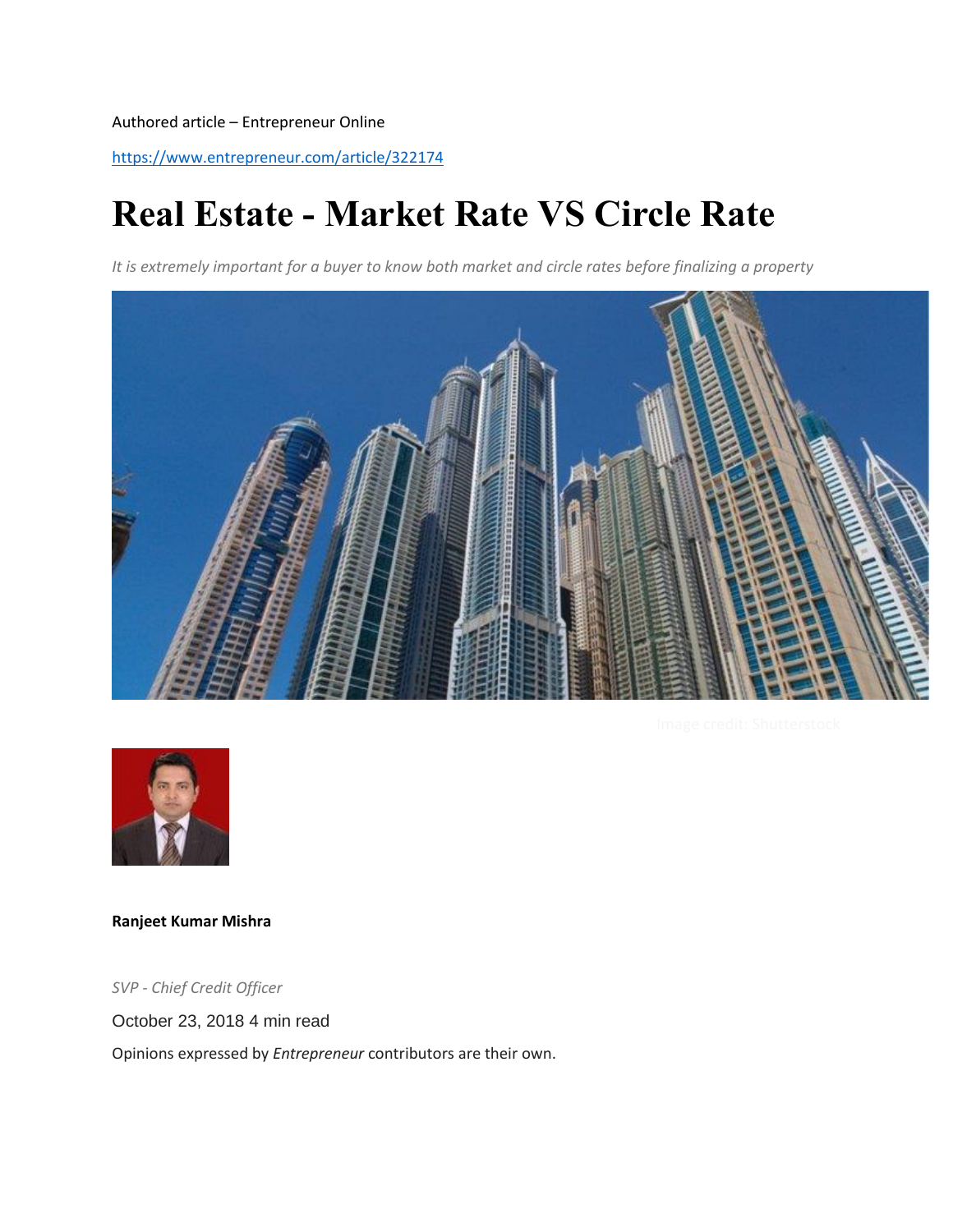It is often the case that people who are financially knowledgeable prefer to invest in real estate rather than in equities, possibly because the former is much easier to comprehend. That said, real estate too has its own technical ambiguities and jargons. For example, you must have heard your real estate broker talking about the increase in circle rate? You might know that it will negatively impact your budget, but it is important to understand the differences between the market rate and circle rate for you to take an informed decision.

## **What Is a Circle Rate?**

Circle rate is the minimum price at which the sale or allocation of a plot, builtup house, apartment or a commercial property can take place. This rate/price is decided by local development authorities or the state government. There can be different circle rates for different localities within the same city. The purpose of setting the circle rates is to put a check on speculation of property prices as the real estate market is opaque and often does not offer a correct price index.

As the circle rates are not reviewed regularly to keep them in line with the market rates it is seen that the circle rates are invariably lower than the actual market rates. Hence, the circle rate is just an indication of the market condition and is not the actual price of the property.

### **What is a Market Rate?**

Market rate is the price that a buyer pays for a property and is the real value of such an asset for a transaction between a buyer and a seller. Market rates are decided based on the seller's expectation of price and the buyer's propensity to pay. It is a price range arrived at by demand and supply looking at actual transaction rates in a place. A location with low supply but high demand will certainly ask for higher rates when compared to other areas.

Circle rates and market rates have limited impact on each other. The circle rate is always lower than the market rate but a noticeably higher variance between them shows a lag and is the prime reason for black money transactions in the Indian real estate domain.

### **Why is it Important to Know?**

Usually, when a property is sold, the stamp duty and registration charges are paid by the buyer. It has been often contested that a higher circle rate leads to a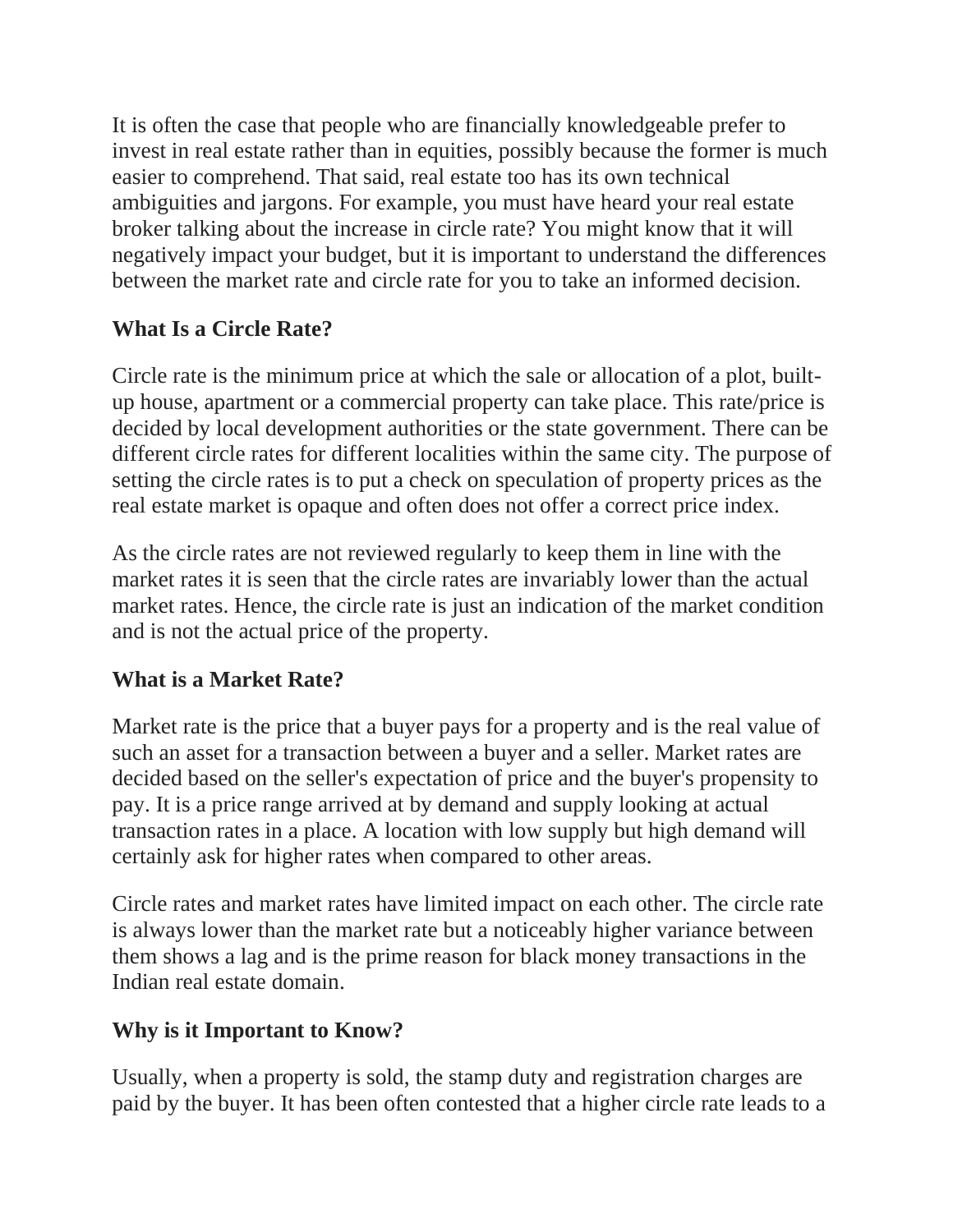fall in the rate of transactions. As the gulf between the circle rate and the market rate reduces more and more authentic buyers with legitimate money start entering the market. Although in such a scenario the transaction velocity decreases, a lesser amount of black money gets parked into real estate assets.

Reviewing the circle rates every 3 months or once in six months will keep the market rate and circle rate more in line with each other. At the same time, the state government will also make higher tax collection from real estate dealings as stamp duty is paid on a circle rate which is in line with the market rates.

However, this will affect the real estate buyers with the added burden as they will have to spend more on higher stamp duties, resulting in slightly higher transaction prices and overall cost of ownership. But real estate gurus believe that revising circle rates will help in removing the black money invested in the real estate and move the market prices in a more rational and positive direction.

It is therefore extremely important for a buyer to know both market and circle rates before finalizing a property. Knowing the market rate would help you determine your buying capability and it also indicates the degree of appreciation in a given area. Since loans are given based on sales deed which is closer to the circle rate, a lower gap between the circle rate and market rate will be beneficial.